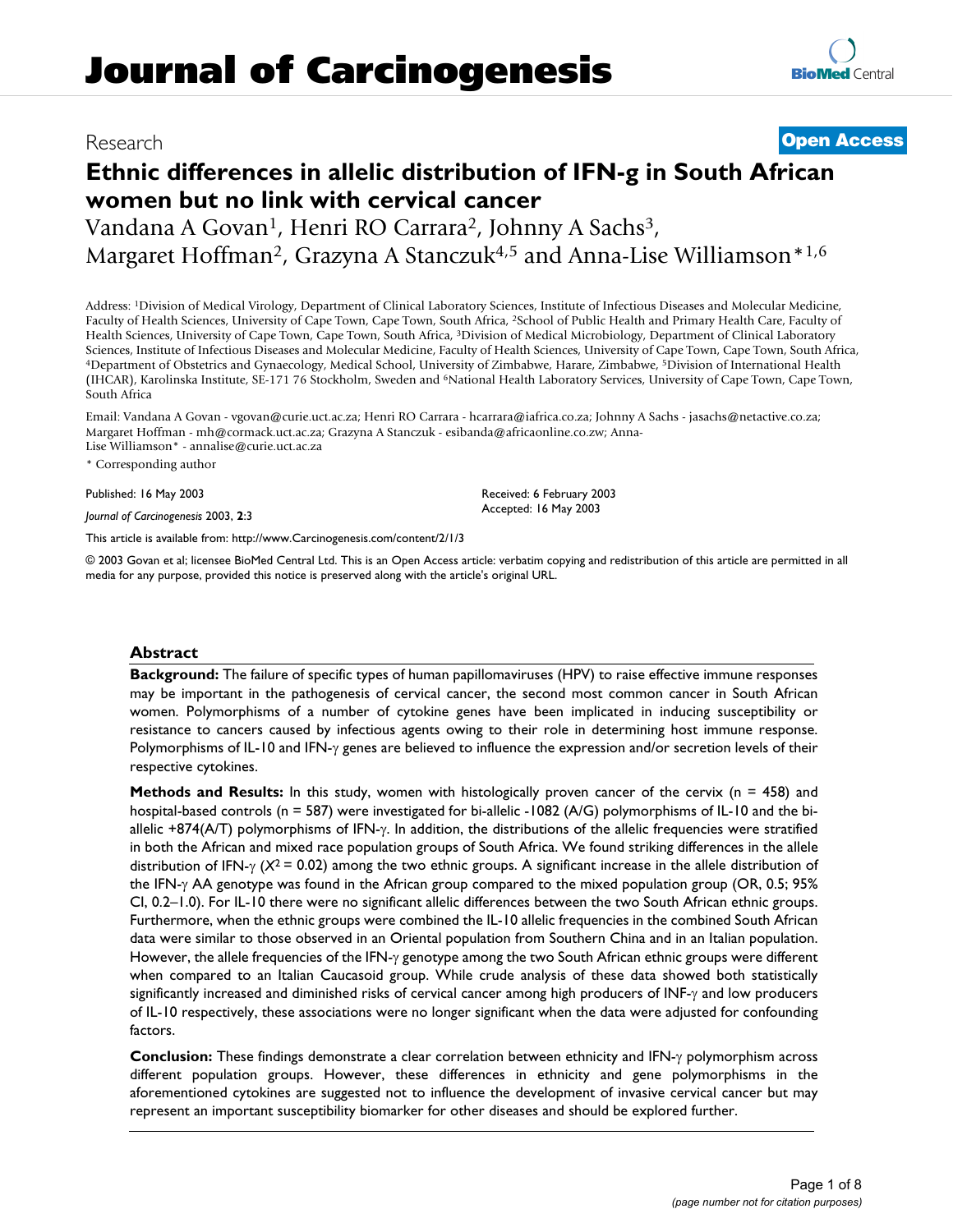## **Background**

The major cause of cervical cancer is due to infection with specific high-risk types of HPV. [1–3] In South Africa invasive cancer of the cervix is the second most common cancer among women, with an age-standardized incidence rate of 15 for Asians, 26.5 for Africans, 17.7 for mixed race and 10.8 for Caucasians.[4] Although the incidence of genital HPV infection in various population groups is high most of these regress without intervention.<sup>[5]</sup> Investigating genetic host factors and immune responses could help to understand the association between genital HPV infection and carcinogenesis. In particular, cell-mediated immunity (CMI) is important in controlling both HPV infections and HPV-associated neoplasms. [6] CMI is regulated by cytokines that are secreted primarily by T helper (Th) cells and macrophages; Th cells are classified into two distinct subsets of cells according to their cytokine pattern. Th1 modulates cellular (type 1) and Th2 humoral (type 2) immune responses.[7] Th1 cells produce interferon-gamma (IFN-γ) and interleukin 2 (IL-2), which are immuno-stimulatory and are associated with the clearance of HPV infection and regression of cervical intraepithelial neoplasia.[8] Th2 cells produce IL-4 and IL-10, which are immuno-inhibitory and are capable of stimulating tumor growth.[9] Several studies have identified polymorphisms in cytokine gene regulatory regions that correlated to intra-individual variations in cytokine production. [10–12] In addition, cytokine gene polymorphisms have been implicated in various neoplastic and non-neoplastic human pathologies[13] and in a number of diseases including Epstein-Barr virus associated gastric carcinoma,[14] Alzheimer's,[15] rheumatoid arthritis[16] and in patients presenting with severe sepsis after trauma.[17] Others have documented the relationship of an increased type 2 and decreased type 1 cytokine profile to a range of tumours[9,18–20] and demonstrated the association of cytokine polymorphism with the risk and prognosis of cervical cancer. [\[21–](#page-6-0)23] Such efforts have generated many candidates and have shown that a decreased IFN-γ transcription and increased IL-10 transcription in the sub-epithelial tissues in patients with HPV-16 positive cervical intraepithelial neoplasia (CIN) is reported to play a role in the development and progression of HPV-16 associated cervical precancer.[24] Consequently the potential importance of type 1 and type 2 polymorphism of cytokines such IL-10 and IFN-γ in cervical cancer are of great interest.

IFN-γ plays a pivotal role in defense against viruses and intracellular pathogens and in the induction of immunemediated inflammatory responses.[25] Pravica *et al*., 2000 noted a novel single nucleotide polymorphism (SNP), T to A, located at the +874 position from translation start site in the first intron of IFN-γ gene, which coincides with a putative NF-κB binding site that could play a fundamental role in the induction of constitutively high IFN-γ production. The association of +874 alleles T to A with a low (AA), medium (AT) and high (TT) cytokine production was shown *in vitro*.[26] The same group reported a number of polymorphisms in the IL-10 gene of which the SNP situated at the -1082 position of the promoter region of the IL-10 gene plays an important role in determining high, medium and low production of IL-10.[27] The association of G/A SNP at position -1082 has been associated with low (AA), medium (AG) and high (GG) cytokine production were shown *in vitro*.[27]

Several studies have demonstrated that ethnicity and cytokine polymorphism plays a significant role in the susceptibility to a wide range of diseases [28–30] including cervical cancer [\[21](#page-6-0),22]. We thus determined the allelic and genotype frequencies of +874 IFN-γ and -1082 IL-10 genes using the ARMS-PCR methodology among two South African ethnic groups and investigated their relationship to the development of cervical cancer. Using previously collected data on known and suspected risk factors to adjust for confounding,[31] we found a significant difference in the distribution of the bi-alleleic +874 IFN-γ gene among the black and mixed population groups in South Africa. Similarly, we found a pronounced difference in the frequency of IFN-γ when compared to published data from three other groups of different ethnic origin. Interestingly, we did not observe a significant association between cytokine polymorphisms and susceptibility or resistance to developing cervical cancer. We postulate that the non-association between cervical cancer and the aforementioned cytokine gene polymorphisms is multi-factorial and may be a consequence of biologic factors, ethnicity, socioeconomic risk factors and life style. In addition, we reasoned that while others have generated strong correlation between cytokine polymorphism and the development of cervical cancer,[32,33] these studies might have been designed to have insufficient statistical power to examine these relationships adequately. These results also suggest that the disparity observed in the ethnic groups in South Africa may influence immune responses in other diseases as reported in several South African studies. [34,28]

## **Methods**

## *Patients and Control populations*

Individuals were selected from a cancer case-control study conducted in the Western Cape Province of South Africa, from January 1998 to December 2001.[31] Data on known risk factors and potential confounders was collected using a detailed questionnaire administered by trained nurse interviewers. Blood samples from 458 patients with cervical cancer and 587 hospital-based controls were analysed for IL-10 and IFN-γ gene polymorphisms. All of the patients and hospital based controls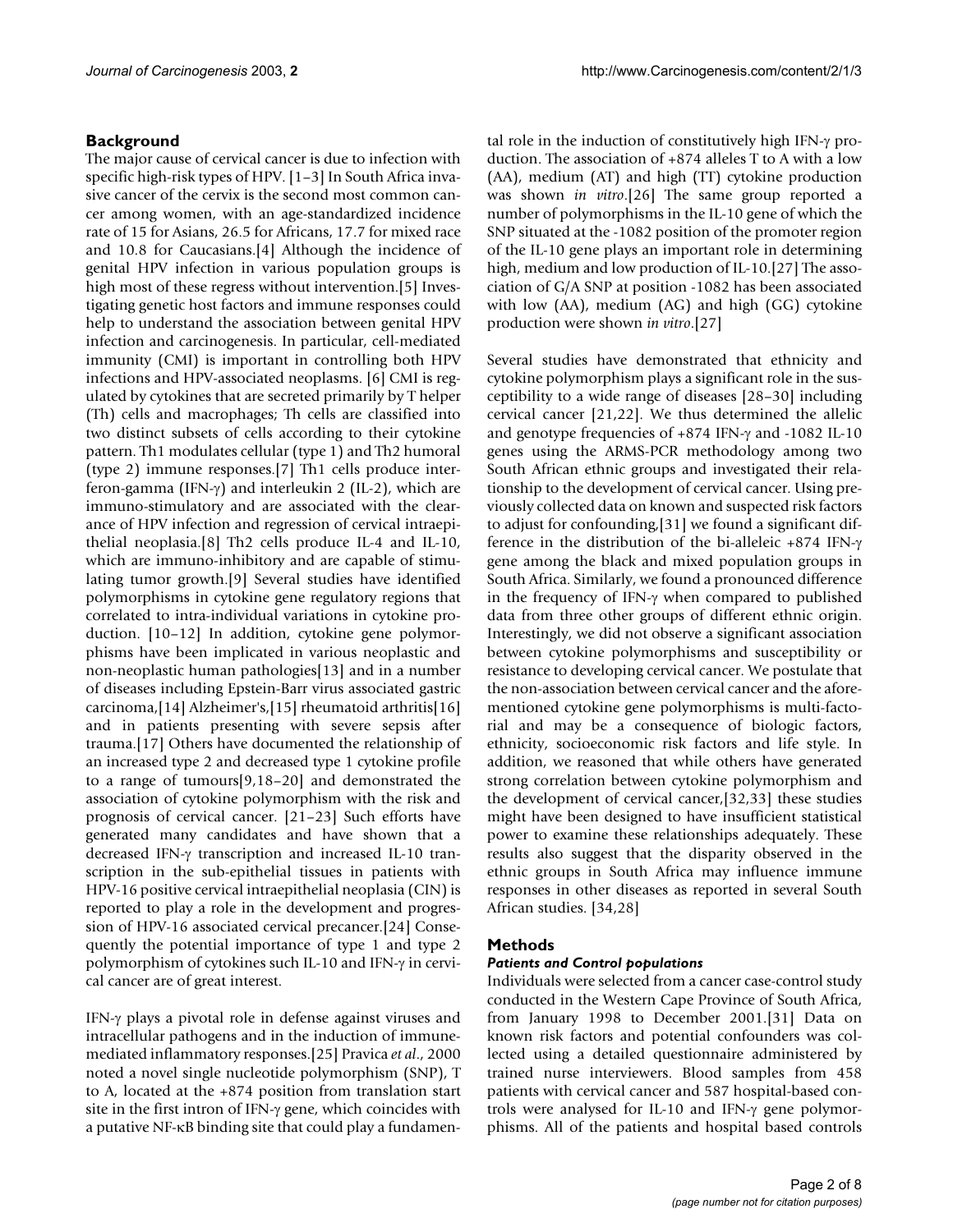with conditions unrelated to the use of hormonal contraception and no history and evidence of cervical disease were from the mixed race and African population groups residing in the Western Cape Province of South Africa.

#### *DNA extraction*

Genomic DNA was extracted from whole blood using the QiAamp Spin Blood Kit (QIAGEN, Valencia, CA) in accordance with manufacturer's instructions.

## *Cytokine genotyping*

The A and T alleles at position +874 in the first intron of the IFN-γ gene and the A and G alleles at position -1082 in the promoter region of the IL-10 gene were identified using the amplification refractory mutation system polymerase chain reaction (ARMS-PCR) methodology as previously described.[35] The amplified ARMS-PCR products were then visualized by electrophoresis in 2 % agarose gel stained with ethidium bromide.

## *Statistical analysis*

All statistical analyses were performed using PC SAS version 6.12 (SAS Institute Inc., Cary NC). Allelic frequencies between patients and control groups and ethnic populations were compared using the *X*2 test. Unconditional logistic regression was used to estimate odds ratios (OR's) for developing cancer of the cervix in relation to the cytokine polymorphisms. These OR's were adjusted for the following confounding factors; ethnic group, 5 year age group, years of education, age at first sexual intercourse, number of sexual partners, urban/rural living, number of Pap smears, injectable/oral contraceptive use, smoking, and parity, IL-10 and IFN-γ.

## **Results**

To investigate the reproducibility of the assigned genotypes thirty samples were randomly chosen and their genotypes confirmed by repeating the ARMS-PCR.

Allelic frequencies were compared using the *X*2 test and confirmed for their fit to the Hardy-Weinberg equilibrium test. The allele frequencies for IFN-γ +874 in the cases and controls among the two ethnic groups are reported in Table [1.](#page-3-0) The allelic distribution for IFN-γ was significantly different  $(X^2 = 0.02)$  between the two ethnic groups. Specifically, the frequency of the IFN-γ AA genotype was significantly higher among the African population and was associated with a decreased risk of cervical cancer and this association was of borderline significance when the data was adjusted for IL-10 (OR, 0.5; 95% CI, 0.2–1.0). Moreover, in the combined South African data the distribution of the IFN-γ AA genotype was significantly different when adjusted for ethnicity and IL-10 however this difference was longer significant when the data was adjusted for known risk factors and confounding factors. There were no significant differences in the distribution of IFN-γ allelic polymorphism in the controls and cases with cervical cancer.

The allelic frequencies for the polymorphism at position - 1082 of the IL-10 promoter gene in the cases with cervical cancer and controls are shown in Table [2](#page-3-1). Borderline significance in the association between the distribution of - 1082 IL-10 alleles and susceptibility or resistance to cervical cancer was noted in the crude data (OR, 0.6; 95% CI, 0.3–1.0) and when it was adjusted for IFN- $\gamma$  (OR, 0.6; 95% CI, 0.3–1.0). However, when the data was adjusted for potential confounding factors, no significant association was observed (OR, 0.6; 95% CI, 0.3–1.2). Similar results were obtained when the cases and controls were stratified into the two ethnic population groups (data not shown).

Logistic regression estimates for developing cancer of the cervix in relation to gene polymorphisms of -1082 IL-10 and +874 IFN-γ are shown in Table [3.](#page-4-0) Since associations of borderine significance were observed in the risk for developing cervical cancer in the high and low producing alleles for INF- $\alpha$  (Table 1) and IL-10 (Table 2) when compared to the medium producing alleles, we aimed at further investigating the risk associated for the respective high and low producing alleles for the aforementioned cytokines. These estimates are shown in Table 3. There was a significant difference in the allelic distribution of IFN-γ T allele in the combined data which leads to an increased risk of cervical cancer but only when adjusted for the IL-10 data (OR, 3.7; 95% CI, 1.2–11.0). Similarly, for IL-10 borderline significance was observed in the distribution of the IL-10G allele in the combined data while adjusting for the IFN-γ data (OR, 0.5; 95% CI, 0.2-1.0). There were no significant associations between these cytokine polymorphisms and susceptibility or resistance to cervical cancer when the risk estimates were adjusted for known risk factors and possible confounding factors.

Table [4](#page-4-1) shows the allele frequencies of IL-10 and INF-γ in our two control ethnic groups and compares them to other population studies. Allele frequencies for the combined South African data for IL-10 were similar to those reported in an Italian[36] and not significantly different from two British Caucasoid groups.[37,38] There was an increased frequency of the IL-10 A allele and decrease in the G allele in the Chinese population[39] when compared to the South African data and other population groups. There was an increased frequency of the IFN-γ A allele in the African and mixed race groups, compared with that found in an Italian Caucasian population. It is difficult to compare our data to the Italian Caucasoid data since we do not have the raw data from their study, but it is clear that 61% and 77% are significantly greater propor-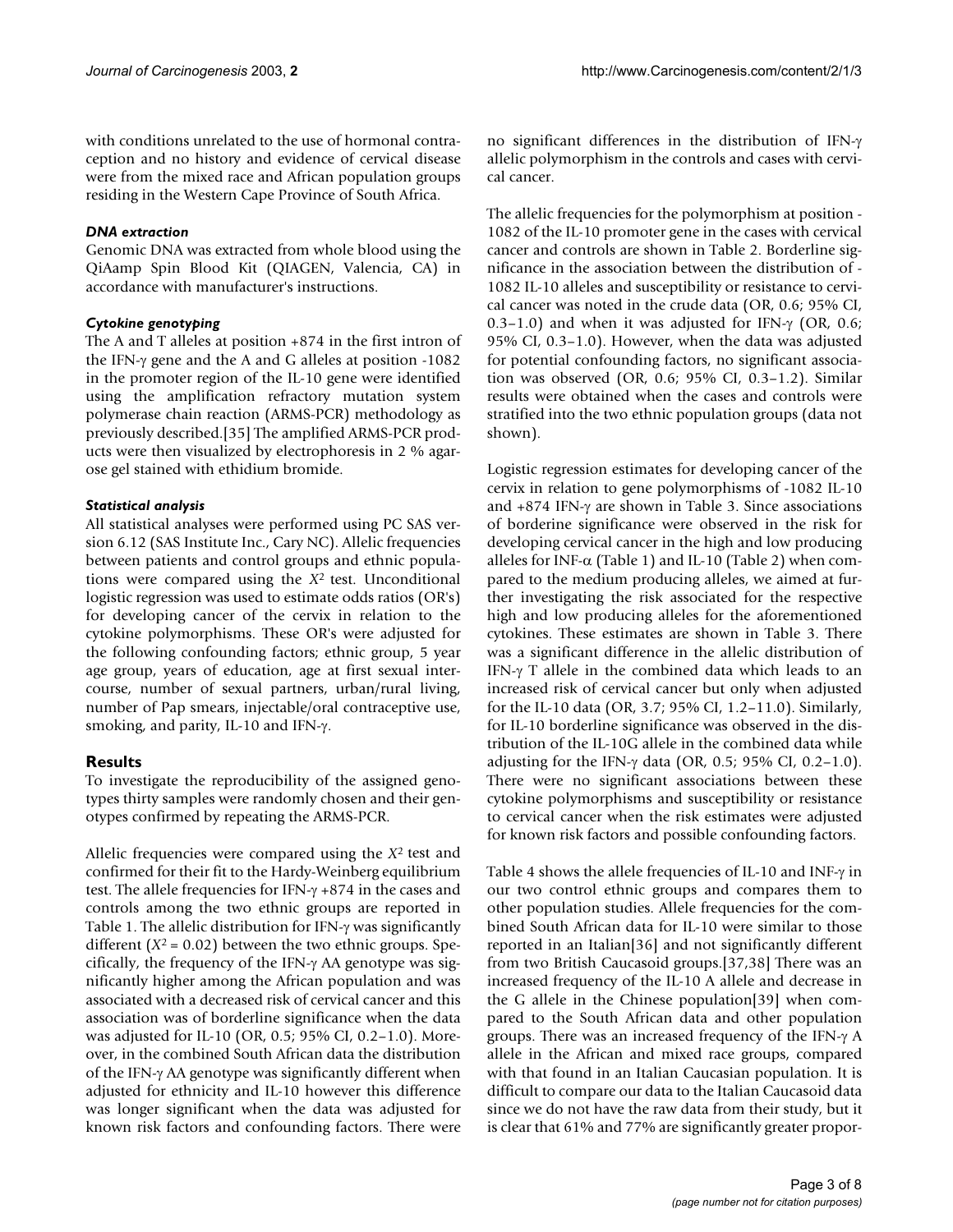| Race          | Genotype | $CaCx n$ (%) | Controls $*$ n $(\%)$ | OR <sup>1</sup> (95% CI) | OR <sup>2</sup> (95% CI) | OR <sup>3</sup> (95% CI) |
|---------------|----------|--------------|-----------------------|--------------------------|--------------------------|--------------------------|
| I. All#       |          | $(n = 261)$  | $(n=405)$             |                          |                          |                          |
|               | тт       | 19(7)        | 33(8)                 | $0.7(0.4-1.3)$           | $1.0(0.4 - 2.3)$         | $0.8(0.3-2.1)$           |
|               | AA       | 146 (56)     | 260(64)               | $0.6(0.5-0.9)$           | $0.6(0.4-0.9)$           | $0.7(0.4-1.1)$           |
|               | AT       | 96 (37)      | 112(28)               | 1.0                      | $\overline{1.0}$         | $\overline{1.0}$         |
| 2. Mixed race |          | $(n = 165)$  | $(n=265)$             |                          |                          |                          |
|               | тт       | 14(8)        | 26(10)                | $0.7(0.3 - 1.4)$         | $1.2(0.4 - 3.2)$         | $1.0(0.3 - 3.1)$         |
|               | AA       | 85 (52)      | 158(59)               | $0.7(0.4-1.0)$           | $0.7(0.4-1.2)$           | $0.7(0.3 - 1.3)$         |
|               | AT       | 66 (40)      | 81(31)                | 1.0                      | $\overline{1.0}$         | 1.0                      |
| 3. African    |          | $(n = 96)$   | $(n = 140)$           |                          |                          |                          |
|               | тт       | 5(5)         | 7(5)                  | $0.7(0.2 - 2.6)$         | $0.7(0.2 - 3.0)$         | $0.4(0.2 - 2.3)$         |
|               | AA       | 61(64)       | 102(73)               | $0.6(0.3 - 1.1)$         | $0.5(0.2 - 1.0)$         | $0.6(0.3 - 1.4)$         |
|               | AT       | 30(31)       | 31(22)                | 1.0                      | $\overline{1.0}$         | 1.0                      |

<span id="page-3-0"></span>**Table 1: Odds Ratios and 95% confidence intervals for the development of cervical cancer in relation to INF-**γ **+874 alleles among the cervical cancer cases and controls in two South African ethnic populations.**

 $#All (1) = Mixed race (2) and African (3) population groups combined OR<sup>1</sup> = crude odds ratio adjusted for ethnic group in the combined ethnic$ group analysis OR<sup>2</sup> = adjusted for IL-10 OR<sup>3</sup> = adjusted for ethnic group (only in the analysis combining Mixed race and African groups), 5 year age group, education, age at first sex, number of sexual partners, urban/rural living, number of pap smears, injectable/oral contraceptive use, smoking, parity and IL-10

<span id="page-3-1"></span>**Table 2: Odds Ratios and 95% confidence intervals for cervical cancer in relation to -1082 IL-10 alleles in South African cervical cancer cases (CaCx) and controls.**

| Genotype |         | $CaCx^*$ (n = 197) n (%) Controls* (n = 182) n<br>$(\%)$ | OR! (95% CI)     | OR <sup>2</sup> (95% CI) | OR <sup>3</sup> (95% CI) |
|----------|---------|----------------------------------------------------------|------------------|--------------------------|--------------------------|
| GG       | 29(15)  | 41(23)                                                   | $0.6(0.3 - 1.0)$ | $0.6(0.3 - 1.0)$         | $0.6(0.3 - 1.2)$         |
| AA       | 88 (45) | 76 (42)                                                  | $0.9(0.6 - 1.5)$ | $1.0(0.6 - 1.6)$         | $1.0(0.6 - 1.6)$         |
| AG       | 80(41)  | 65 (36)                                                  | ۱.٥              | 0. ا                     | 0. ا                     |

\*Data given as percentages (As there were no differences in the distribution of IL-10 alleles between the mixed race and African groups the data was combined) OR1 = crude odds ratio OR2 = crude OR adjusted for IFN-γ OR3 = adjusted for ethnic group, 5 year age group, years of education, age at first sexual intercourse, number of sexual partners, urban/rural living, number of Pap smears, injectable/oral contraceptive use, smoking, parity, and IFN-γ.

tions than 32%. There was a significant difference in the distribution of the INF-γ A allele when the mixed race group and African groups were compared ( $p < 0.007$ ) and no significance in the distribution for the TT ( $p < 0.06$ ) and TA (0.07) genotypes.

#### **Discussion**

Several studies have investigated the possible role of cytokine gene polymorphisms and the prevalence of HPVinduced cervical cancer.[32,40] This impairment of host factors might result in susceptibility or resistance to tumor progression. Other studies have included ethnicity as a factor in identifying impairments where the distribution of alleles across populations may influence the outcome of disease.[[21](#page-6-0),33,41,42] In this study we noted significant differences in the distribution of +874 IFN-γ alleles compared to the distribution for -1082 IL-10 alleles among the African and mixed race groups in South Africa.

Although our study did not find a correlation between IFN-γ and IL-10 gene polymorphisms and the risk for developing cancer of the uterine cervix, it is powered by strong statistical analysis. We adjusted for all known risk factors and possible confounding factors for the development of cervical cancer including IL-10 and IFN-γ. As the aforementioned cytokines are important immuno-modulators and contribute to the development and progression of cervical cancer, [9,24] it was important to adjust each one against the other as a potential confounder. In addition, IL-10 has anti-inflammatory capabilities that can down-regulate the production of IFN-γ, [28] thus polymorphisms of these cytokines may interact with each other and influence disease progression.

To the best of our knowledge this is the first study investigating the genetic association of polymorphisms in the  $+874$  IFN- $\gamma$  gene with cervical cancer among two racially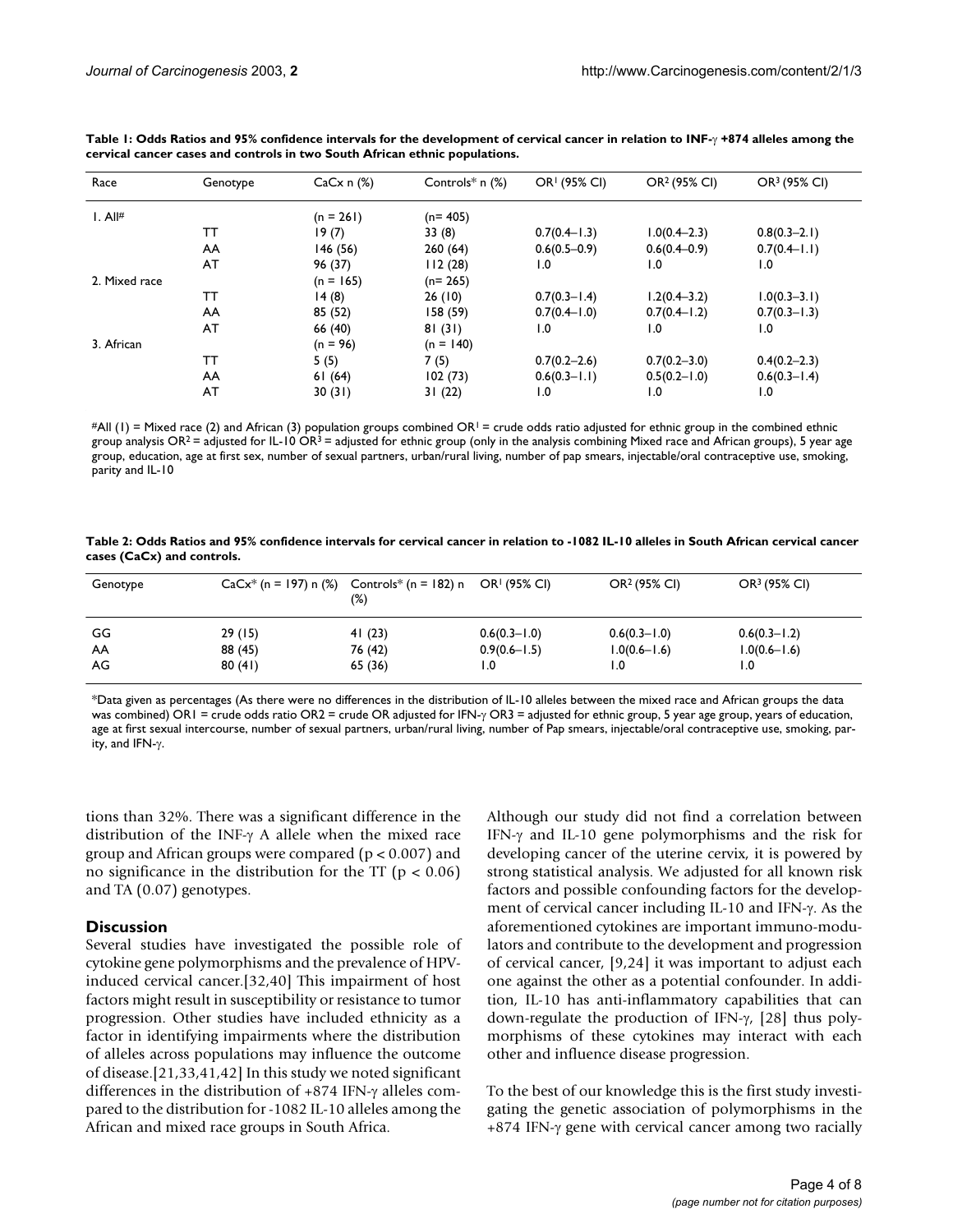| Cytokine         | Race    | *Genotype | $CaCx n$ (%) | Controls n (%) | OR <sup>1</sup> (95% CI) | OR <sup>2</sup> (95% CI) | OR <sup>3</sup> (95% CI) |
|------------------|---------|-----------|--------------|----------------|--------------------------|--------------------------|--------------------------|
| $I. IL-IO$       | All#    |           | $n = 117$    | $n = 117$      |                          |                          |                          |
|                  |         | GG        | 29(25)       | 41(35)         | $0.6(0.3 - 1.0)$         | $0.5(0.2 - 1.0)$         | $0.6(0.3 - 1.2)$         |
|                  |         | AA        | 88 (75)      | 76 (64)        | 1.0                      | $\mathbf{0}$ . I         | 1.0                      |
| 2. IFN- $\gamma$ | All#    |           | $n = 165$    | $n = 299$      |                          |                          |                          |
|                  |         | TΤ        | 19(12)       | 33(11)         | $1.2(0.6 - 2.2)$         | $3.7(1.2 - 11.0)$        | $1.1(0.5-2.7)$           |
|                  |         | AA        | 146 (88)     | 266 (89)       | 1.0                      | 1.0                      | 1.0                      |
|                  | Mixed   |           | $n = 99$     | $n = 184$      |                          |                          |                          |
|                  |         | TΤ        | 14(14)       | 26(14)         | $1.0(0.5 - 2.2)$         | $3.7(0.9 - 15.6)$        | $1.5(0.4-4.8)$           |
|                  |         | AA        | 85 (86)      | 158(86)        | 1.0                      | 1.0                      | 1.0                      |
|                  | African |           | $n = 66$     | $n = 109$      |                          |                          |                          |
|                  |         | TΤ        | 5(8)         | 7(6)           | 1.6                      | $3.2(0.6 - 18.0)$        | $0.8(0.2 - 4.2)$         |
|                  |         | AA        | 61(92)       | 102(94)        | $(0.4 - 6.3)$ 1.0        | 1.0                      | 1.0                      |

<span id="page-4-0"></span>**Table 3: Odds Ratios and 95% confidence intervals CI for developing cancer of the cervix in relation to genotypes considered as high or low producers of 1. -1082 IL-10 and 2. +874 IFN-**γ**.**

#All = Mixed race and African population groups (As there were no differences in the distribution of IL-10 alleles between the two South African ethnic populations, the data was combined) \*Genotype = (TT and GG associated with high cytokine secretion and the AA associated with low cytokine secretion) OR<sup>1</sup> =crude odds ratio (high secreting allele vs low secreting allele) OR<sup>2</sup> = crude odds ratios, IFN- $\gamma$  data adjusted for IL-10 and IL-10 data adjusted for IFN-γ OR<sup>3</sup> = fully adjusted for ethnic group, 5 year age group, education, age at first sex, number of sexual partners, urban/ rural living, number of pap smears, injectable/oral contraceptive use, smoking, parity and IFN-γ data adjusted for IL-10 and IL-10 data adjusted for IFN-γ

| South African |                 | #Italian Caucasians | +South-east<br>England   | <sup>†</sup> Manchester, UK | <sup>§</sup> China |
|---------------|-----------------|---------------------|--------------------------|-----------------------------|--------------------|
| African       | Mixed race      |                     |                          |                             |                    |
| $(n = 103)$   | $(n = 188)$     | $(n = 363)$         |                          |                             |                    |
| 4             | $\overline{10}$ | 21.2                | $\overline{\phantom{0}}$ | ٠                           |                    |
| 19            | 29              | 46.8                | $\overline{\phantom{0}}$ |                             |                    |
| 77            | 61              | 32.0                | $\overline{\phantom{0}}$ |                             |                    |
| $*(n = 182)$  |                 | $(n = 726)$         | $(n = 152)$              | $(n = 660)$                 | $(n = 166)$        |
| 60            |                 | 63                  | 47.4                     | 51                          | 94                 |
| 40            |                 | 37                  | 52.6                     | 49                          | 6.0                |
|               |                 |                     |                          |                             |                    |

<span id="page-4-1"></span>**Table 4: Frequencies (%) of 1. IFN-**γ **genotype and 2. IL-10 (estimated by the Hardy-Weinberg Equilibrium) alleles in African and mixed race ethnic control groups and other populations.**

\*Combined African and mixed race control groups in this study (As there were no differences in the distribution of IL-10 alleles between the two South African ethnic populations, the data was combined to compare allele frequencies to other populations). Data reported by #Poli et al. (2002); 1-Reynard et al. (2000); 1-Reynard et al. (2000); 1-Reynard et al. (2000);

different ethnic groups within South Africa. We found a significant difference in the distribution of the IFN-γ AA genotype in the combined South African data when adjusted for ethnicity and IL-10. However, when the data was adjusted for known risk factors and potential confounders the association between IFN-γ gene polymorphism and the risk for developing cancer of the uterine cervix was no longer significant. In addition, we observed a pronounced increase in the distribution of IFN-γ A allele among the African group compared to the mixed population group, which correlated with a decreased risk of developing cervical cancer when adjusted for IL-10. This result is of interest as several studies have reported that the IFN-γ A allele is associated with the development of disease. [43–45] Nevertheless, as this is the first IFN-γ gene polymorphism association study there are no comparative data with which to compare our results. We observed no significant association between IFN-γ and IL-10 gene polymorphisms and cancer of the uterine cervix when the analyses included control for confounding factors.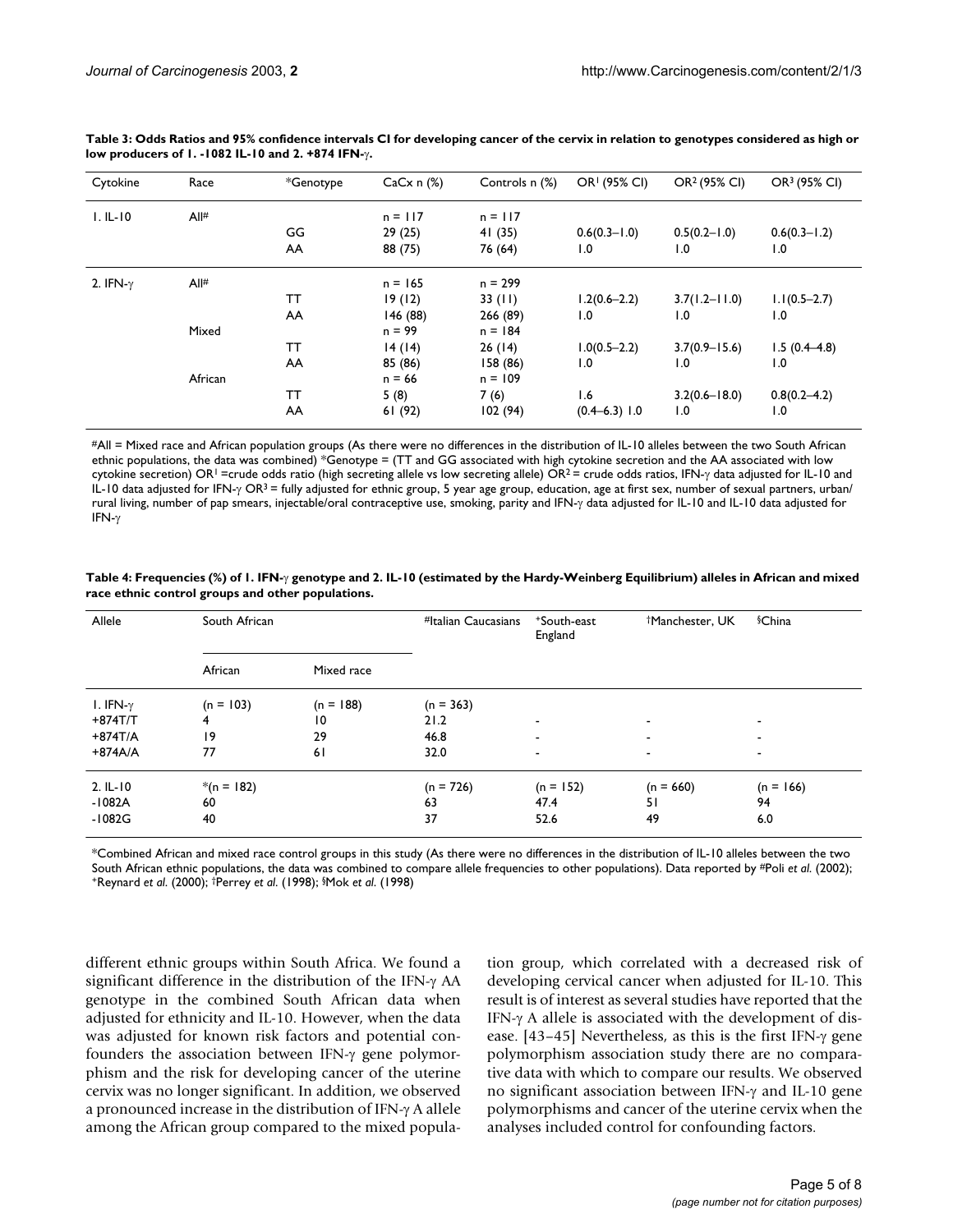Our findings are discordant with those reported by Stanczuk *et al*., 2001, who also investigated the association of - 1082 IL-10 gene polymorphism with cervical cancer. They demonstrated that women who were predisposed to producing high or medium levels of IL-10 were more likely to develop cervical cancer than subjects who were predisposed to producing low levels of IL-10.[32] However, their study was based on a small sample size and no adjustment for known risk factors for cervical cancer was made. Previous studies on the level of IL-10 production have also been conflicting.[27,46] It was found that the - 1082 G and A alleles were correlated with low (AA), medium (AG) and high (GG) levels of IL-10 production as measured in *in vitro* stimulated peripheral blood lymphocytes.[27] Similarly, in an association study of IL-10 haplotypes and juvenile rheumatoid arthritis individuals that are homozygous for -1082A allele (ATA/ATA) produced less IL-10 than those without the ATA haplotype.[47] Nevertheless, the considered low producing haplotype was not associated with disease. However, other groups have reported that the -1082A allele was associated with high IL-10 production.[46,48] Helminen *et al*., 2001 investigated the association of IL-10 gene polymorphism and susceptibility to primary Eptein-Barr virus (EBV) infections. They reported that the -1082A allele was associated with a poorer clinical outcome[49] and measured spontaneous plasma levels by enzyme immunoassay. It was found that the ATA haplotype was associated with both high levels of IL-10 production and an increased risk for symptomatic disease.[49]

Recently, various groups raised the issue of whether the risk of developing cervical cancer is influenced by the hosts' cytokine profile. Ghaderi *et al*., 2000 reported that the tumor necrosis factor (TNF) a-11 allele was more frequent in HPV16-seropositive cervical intraepithelial neoplasia (CIN) patients and in HLA-DR15-DQ6 positive patients among Swedish women with cervical cancer. It was suggested that the combination of these three markers may increase the risk for developing CIN. Additionally, several reports have investigated the serum levels of cytokines in women with cervical cancer. Increased levels of IL-6 and IL-8 in cervicovaginal secretions,[50] elevated serum levels of IL-8, IL-10, TNF-beta, TNF-alpha and GM-CSF[51] and a reduced IFN-γ transcription in both epithelial and sub-epithelial zones,[24] have been found in patients with cervical cancer. Furthermore, several studies have demonstrated the association of p53 with cancer of the uterine cervix, however, the functional relevance of this polymorphism is in contention. It was shown that the proline/proline genotype at codon 72 of p53 represented a significant risk factor for the development of cervical cancer, [41,52] while others have reported that the arginine/arginine genotype was associated with cervical cancer. [53–55] This disparity was suggested to be a manifestation of geographic or ethnic variation of the population study  $[41,56]$ 

Several studies in cervical cancer survival have suggested that the higher mortality rates in black populations is explained primarily by the more advanced clinical stage at time of diagnosis.[57,58] Furthermore, this variation in cervical cancer mortality according to ethnicity may be attributed to the unavailability of screening services, less aggressive treatment patterns, greater clinical severity of disease and unfavorable socioeconomic status in black women with cervical cancer.[57,59] Similarly, in South Africa, cancer of the cervix is the most common cancer in African women (31.2%) compared to white women (2.7%) and the incidence rates are comparable to those found in the rest of Africa and other countries.[4]

The high degree of ethnic disparity in susceptibility to cancer of the cervix has sparked interest in identifying a reference population for investigating the distribution of cytokine allele frequencies in different normal population groups. When our control study groups were compared to those of other population groups (Table [4](#page-4-1)) the distribution of the allele frequencies for -1082 IL-10 were similar to those observed in three European Caucasoid groups but differed from that found in a Chinese population. For IFN-γ, the allele frequencies among the African and mixed population group were disparate when compared to an Italian Caucasoid population. These data highlight the possible variability of cytokine gene frequencies in different population groups and may be of relevance in other infectious diseases.

#### **Conclusion**

Polymorphisms within cytokine genes can serve as immunologic markers for identifying individuals at risk for disease. However, caution should be taken when association studies are considered as there are several potential confounding factors that may contribute to the progression of disease and cytokine polymorphisms should not be viewed in isolation. Nevertheless, in this study we conclude that the allele distribution of IFN-γ +874 gene polymorphism was significantly different among the South African and other ethnic population groups and this disparity might have a significant consequence in the clinical outcome of other diseases and may account for variation in host susceptibility. Although our study did not show an association between IL-10 -1082 and IFN-γ +874 gene polymorphisms and the risk of developing cervical cancer on the available data we question whether any particular cytokine can be responsible for the development of cancer of the uterine cervix. These data highlight the need for further studies to clarify the association of ethnic variation and cytokine polymorphism and the need for careful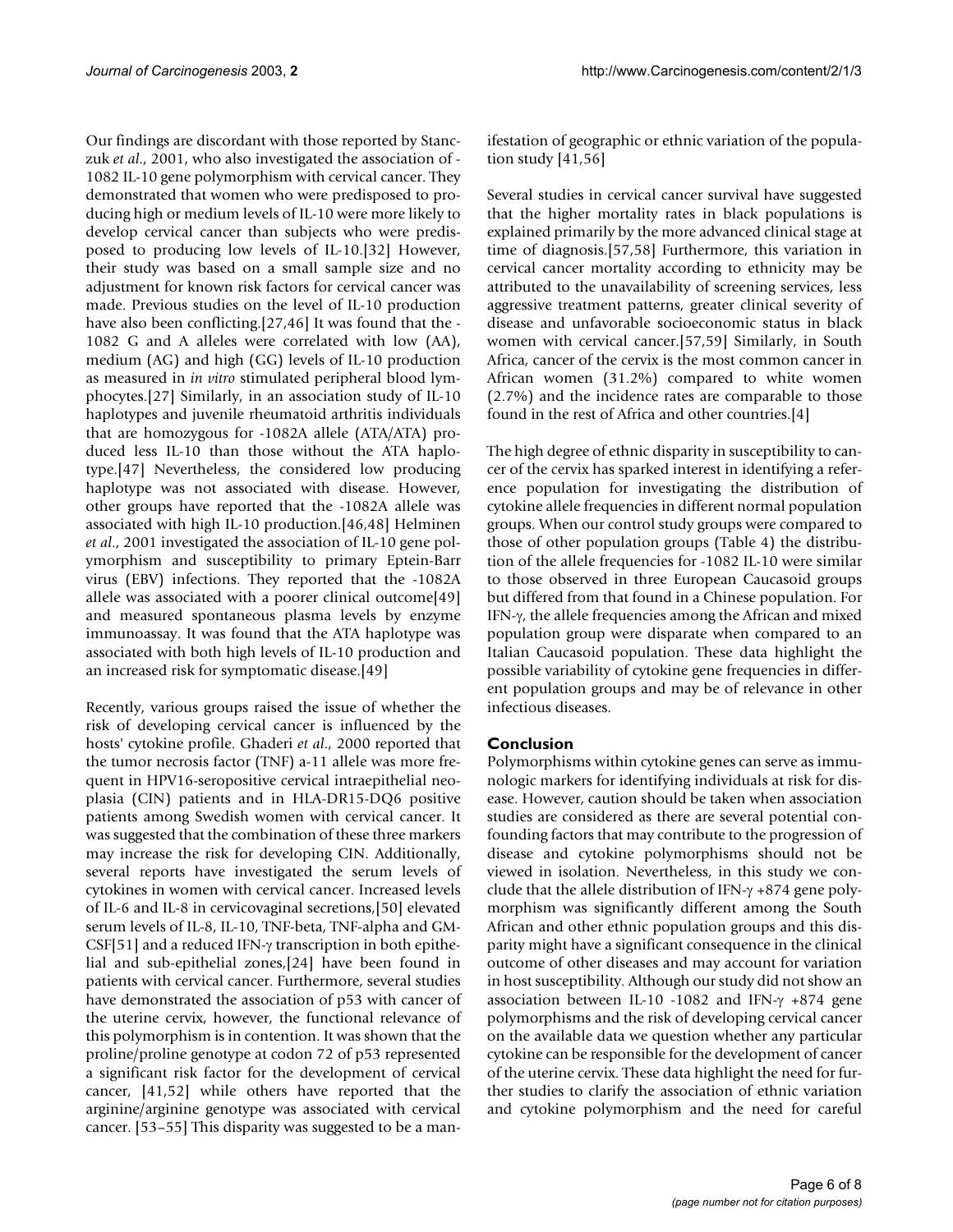study design and adequate sample sizes to ensure that spurious associations are not reported.

#### **Authors' contributions**

VAG assisted in design of study, carried out the study and drafted the manuscript. HROC performed the statistical analysis for the study and assisted in editing manuscript. JAS assisted in the presentation of the data, overall preparation of the manuscript, the editing and final proof-reading of the manuscript. MH participated in the design and coordination of the case control study. GAS participated in the design of the cytokine study. A-LW conceived of the study and participated in the design and coordination of the study. All authors read and approved the final manuscript.

#### **Acknowledgements**

The United States National Cancer Institute supported the cancer casecontrol study (grant number 1 R01 C473985). We thank Shayne Loubsher for technical assistance. The Department of Arts, Culture, Science and Technology is acknowledged for funding the cytokine study.

#### **References**

- Schiffman M, Herrero R, Hildesheim A, Sherman ME, Bratti M, Wacholder S, Alfaro M, Hutchinson M, Morales J and Greenberg MD: **[HPV DNA testing in cervical cancer screening: results from](http://www.ncbi.nlm.nih.gov/entrez/query.fcgi?cmd=Retrieve&db=PubMed&dopt=Abstract&list_uids=10815111) [women in a high-risk province of Costa Rica](http://www.ncbi.nlm.nih.gov/entrez/query.fcgi?cmd=Retrieve&db=PubMed&dopt=Abstract&list_uids=10815111)** *Jama* 2000, **283:**2525-2526.
- 2. Wallin KL, Wiklund F, Angstrom T, Bergman F, Stendahl U, Wadell G, Hallmans G and Dillner J: **[Type-specific persistence of human](http://www.ncbi.nlm.nih.gov/entrez/query.fcgi?cmd=Retrieve&db=PubMed&dopt=Abstract&list_uids=10572150) [papillomavirus DNA before the development of invasive cer](http://www.ncbi.nlm.nih.gov/entrez/query.fcgi?cmd=Retrieve&db=PubMed&dopt=Abstract&list_uids=10572150)[vical cancer](http://www.ncbi.nlm.nih.gov/entrez/query.fcgi?cmd=Retrieve&db=PubMed&dopt=Abstract&list_uids=10572150)** *N Engl J Med* 1999, **341:**1633-1638.
- 3. zur Hausen H: **[Papillomaviruses in human cancers](http://www.ncbi.nlm.nih.gov/entrez/query.fcgi?cmd=Retrieve&db=PubMed&dopt=Abstract&list_uids=10591087)** *Proc Assoc Am Physicians* 1999, **111:**581-587.
- 4. Sitas F, Madhoo J and Wessie J: **Incidence of histologically diagnosed cancer in South Africa 1993–1995** *Johannesburg: National Cancer Registry of South African Institute Medical Research* 1998.
- 5. Ho GY, Bierman R, Beardsley L, Chang CJ and Burk RD: **[Natural his](http://www.ncbi.nlm.nih.gov/entrez/query.fcgi?cmd=Retrieve&db=PubMed&dopt=Abstract&list_uids=9459645)[tory of cervicovaginal papillomavirus infection in young](http://www.ncbi.nlm.nih.gov/entrez/query.fcgi?cmd=Retrieve&db=PubMed&dopt=Abstract&list_uids=9459645) [women](http://www.ncbi.nlm.nih.gov/entrez/query.fcgi?cmd=Retrieve&db=PubMed&dopt=Abstract&list_uids=9459645)** *N Engl J Med* 1998, **338:**423-428.
- 6. Wu TC: **[Immunology of the human papillomavirus in relation](http://www.ncbi.nlm.nih.gov/entrez/query.fcgi?cmd=Retrieve&db=PubMed&dopt=Abstract&list_uids=7826530) [to cancer](http://www.ncbi.nlm.nih.gov/entrez/query.fcgi?cmd=Retrieve&db=PubMed&dopt=Abstract&list_uids=7826530)** *Curr Opin Immunol* 1994, **6:**746-754.
- 7. Street N and Mosman T: **[Functional diversity of T lymphocytes](http://www.ncbi.nlm.nih.gov/entrez/query.fcgi?cmd=Retrieve&db=PubMed&dopt=Abstract&list_uids=1825981) [due to secretion of different cytokine patterns](http://www.ncbi.nlm.nih.gov/entrez/query.fcgi?cmd=Retrieve&db=PubMed&dopt=Abstract&list_uids=1825981)** *FASEB J* 1991, **5:**171-177.
- 8. Kadish AS, Ho GY, Burk RD, Wang Y, Romney SL, Ledwidge R and Angeletti RH: **[Lymphoproliferative responses to human papil](http://www.ncbi.nlm.nih.gov/entrez/query.fcgi?cmd=Retrieve&db=PubMed&dopt=Abstract&list_uids=9293919)[lomavirus \(HPV\) type 16 proteins E6 and E7: outcome of](http://www.ncbi.nlm.nih.gov/entrez/query.fcgi?cmd=Retrieve&db=PubMed&dopt=Abstract&list_uids=9293919) [HPV infection and associated neoplasia](http://www.ncbi.nlm.nih.gov/entrez/query.fcgi?cmd=Retrieve&db=PubMed&dopt=Abstract&list_uids=9293919)** *J Natl Cancer Inst* 1997, **89:**1285-1293.
- 9. Clerici M, Merola M, Ferrario E, Trabattoni D, Villa Ml, Stefanon B, Venzon DJ, Shearer GM, De Palo G and Clerici E: **[Cytokine produc](http://www.ncbi.nlm.nih.gov/entrez/query.fcgi?cmd=Retrieve&db=PubMed&dopt=Abstract&list_uids=9017005)[tion patterns in cervical intraepithelial neoplasia: An associ](http://www.ncbi.nlm.nih.gov/entrez/query.fcgi?cmd=Retrieve&db=PubMed&dopt=Abstract&list_uids=9017005)[ation with human papillomavirus infection](http://www.ncbi.nlm.nih.gov/entrez/query.fcgi?cmd=Retrieve&db=PubMed&dopt=Abstract&list_uids=9017005)** *J Natl Cancer Inst* 1997, **89:**245-250.
- 10. Hutchinson IV, Turner DM, Sankaran D, Awad MR and Sinnott PJ: **[Influence of cytokine genotypes on allograft rejection](http://www.ncbi.nlm.nih.gov/entrez/query.fcgi?cmd=Retrieve&db=PubMed&dopt=Abstract&list_uids=9595127)** *Transplant Proc* 1998, **30:**862-863.
- 11. Hutchinson IV, Pravica V, Hajeer A and Sinnott PJ: **[Identification of](http://www.ncbi.nlm.nih.gov/entrez/query.fcgi?cmd=Retrieve&db=PubMed&dopt=Abstract&list_uids=11256423) [high and low responders to allografts](http://www.ncbi.nlm.nih.gov/entrez/query.fcgi?cmd=Retrieve&db=PubMed&dopt=Abstract&list_uids=11256423)** *Rev Immunogenet* 1999, **1:**323-333.
- 12. Sankaran D, Asderakis A, Ashraf S, Roberts IS, Short CD, Dyer PA, Sinnott PJ and Hutchinson IV: **[Cytokine gene polymorphisms](http://www.ncbi.nlm.nih.gov/entrez/query.fcgi?cmd=Retrieve&db=PubMed&dopt=Abstract&list_uids=10411704) [predict acute graft rejection following renal transplantation](http://www.ncbi.nlm.nih.gov/entrez/query.fcgi?cmd=Retrieve&db=PubMed&dopt=Abstract&list_uids=10411704)** *Kidney Int* 1999, **56:**281-288.
- 13. Bidwell J, Keen L, Gallagher G, Kimberly R, Huizinga T, McDermott MF, Oksenberg J, McNicholl J, Pociot F and Hardt C: **[Cytokine gene](http://www.ncbi.nlm.nih.gov/entrez/query.fcgi?cmd=Retrieve&db=PubMed&dopt=Abstract&list_uids=11393658) [polymorphism in human disease](http://www.ncbi.nlm.nih.gov/entrez/query.fcgi?cmd=Retrieve&db=PubMed&dopt=Abstract&list_uids=11393658)** *Genes Immun* 2001, **2:**61-70.
- 14. Wu MS, Huang SP, Chang YT, Shun CT, Chang MC, Lin MT, Wang HP and Lin JT: **[Tumor necrosis factor-alpha and interleukin-10](http://www.ncbi.nlm.nih.gov/entrez/query.fcgi?cmd=Retrieve&db=PubMed&dopt=Abstract&list_uids=11756988) [promoter polymorphisms in Epstein-Barr virus-associated](http://www.ncbi.nlm.nih.gov/entrez/query.fcgi?cmd=Retrieve&db=PubMed&dopt=Abstract&list_uids=11756988) [gastric carcinoma](http://www.ncbi.nlm.nih.gov/entrez/query.fcgi?cmd=Retrieve&db=PubMed&dopt=Abstract&list_uids=11756988)** *J Infect Dis* 2002, **185:**106-109.
- 15. Shibata N, Ohnuma T, Takahashi T, Baba H, Ishizuka T, Ohtsuka M, Ueki A, Nagao M and Arai H: **[Effect of IL-6 polymorphism on risk](http://www.ncbi.nlm.nih.gov/entrez/query.fcgi?cmd=Retrieve&db=PubMed&dopt=Abstract&list_uids=11992567) [of Alzheimer disease: Genotype-phenotype association](http://www.ncbi.nlm.nih.gov/entrez/query.fcgi?cmd=Retrieve&db=PubMed&dopt=Abstract&list_uids=11992567) [study in Japanese cases](http://www.ncbi.nlm.nih.gov/entrez/query.fcgi?cmd=Retrieve&db=PubMed&dopt=Abstract&list_uids=11992567)** *Am J Med Genet* 2002, **114:**436-439.
- 16. Verhoef CM, Van Roon JA, Vianen ME, Glaudemans CA, Lafeber FP and Bijlsma JW: **[Lymphocyte stimulation by CD3-CD28 ena](http://www.ncbi.nlm.nih.gov/entrez/query.fcgi?cmd=Retrieve&db=PubMed&dopt=Abstract&list_uids=10520184)**[bles detection of low T cell interferon-gamma and inter](http://www.ncbi.nlm.nih.gov/entrez/query.fcgi?cmd=Retrieve&db=PubMed&dopt=Abstract&list_uids=10520184)**[leukin-4 production in rheumatoid arthritis](http://www.ncbi.nlm.nih.gov/entrez/query.fcgi?cmd=Retrieve&db=PubMed&dopt=Abstract&list_uids=10520184)** *Scand J Immunol* 1999, **50:**427-432.
- 17. O'Keefe GE, Hybki DL and Munford RS: **[The G-->A single nucle](http://www.ncbi.nlm.nih.gov/entrez/query.fcgi?cmd=Retrieve&db=PubMed&dopt=Abstract&list_uids=11988644)otide polymorphism at the -308 position in the tumor [necrosis factor-alpha promoter increases the risk for severe](http://www.ncbi.nlm.nih.gov/entrez/query.fcgi?cmd=Retrieve&db=PubMed&dopt=Abstract&list_uids=11988644) [sepsis after trauma](http://www.ncbi.nlm.nih.gov/entrez/query.fcgi?cmd=Retrieve&db=PubMed&dopt=Abstract&list_uids=11988644)** *J Trauma* 2002, **52:**817-825.
- 18. Pisa P, Halapi E, Pisa EK, Gerdin E, Hising C, Bucht A, Gerdin B and Kiessling R: **[Selective expression of interleukin 10, interferon](http://www.ncbi.nlm.nih.gov/entrez/query.fcgi?cmd=Retrieve&db=PubMed&dopt=Abstract&list_uids=1502188) [gamma, and granulocyte-macrophage colony-stimulating](http://www.ncbi.nlm.nih.gov/entrez/query.fcgi?cmd=Retrieve&db=PubMed&dopt=Abstract&list_uids=1502188) [factor in ovarian cancer biopsies](http://www.ncbi.nlm.nih.gov/entrez/query.fcgi?cmd=Retrieve&db=PubMed&dopt=Abstract&list_uids=1502188)** *Proc Natl Acad Sci USA* 1992, **89:**7708-7712.
- 19. Huang M, Wang J, Lee P, Sharma S, Mao JT, Meissner H, Uyemura K, Modlin R, Wollman J and Dubinett SM: **[Human non-small cell lung](http://www.ncbi.nlm.nih.gov/entrez/query.fcgi?cmd=Retrieve&db=PubMed&dopt=Abstract&list_uids=7641203) [cancer cells express a type 2 cytokine pattern](http://www.ncbi.nlm.nih.gov/entrez/query.fcgi?cmd=Retrieve&db=PubMed&dopt=Abstract&list_uids=7641203)** *Cancer Res* 1995, **55:**3847-3853.
- 20. Mota F, Rayment N, Chong S, Singer A and Chain B: **[The antigen](http://www.ncbi.nlm.nih.gov/entrez/query.fcgi?cmd=Retrieve&db=PubMed&dopt=Abstract&list_uids=10209502) [presenting environment in normal and human papillomavi](http://www.ncbi.nlm.nih.gov/entrez/query.fcgi?cmd=Retrieve&db=PubMed&dopt=Abstract&list_uids=10209502)[rus \(HPV\)-related premalignant cervical epithelium](http://www.ncbi.nlm.nih.gov/entrez/query.fcgi?cmd=Retrieve&db=PubMed&dopt=Abstract&list_uids=10209502)** *Clin Exp Immunol* 1999, **116:**33-40.
- <span id="page-6-0"></span>21. Kim JW, Roh JW, Park NH, Song YS, Kang SB and Lee HP: **Interferon, alpha (***IFN17***)** *Ile184Arg* **[polymorphism and cervical](http://www.ncbi.nlm.nih.gov/entrez/query.fcgi?cmd=Retrieve&db=PubMed&dopt=Abstract&list_uids=12490311) [cancer risk](http://www.ncbi.nlm.nih.gov/entrez/query.fcgi?cmd=Retrieve&db=PubMed&dopt=Abstract&list_uids=12490311)** *Cancer Lett* 2003, **189:**183-188.
- 22. Calhoun ES, McGovern RM, Janney CA, Cerhan JR, Iturria SJ, Smith DI, Gostout BS and Persing DH: **[Host genetic polymorphism](http://www.ncbi.nlm.nih.gov/entrez/query.fcgi?cmd=Retrieve&db=PubMed&dopt=Abstract&list_uids=12142377) [analysis in cervical cancer](http://www.ncbi.nlm.nih.gov/entrez/query.fcgi?cmd=Retrieve&db=PubMed&dopt=Abstract&list_uids=12142377)** *Clin Chem* 2002, **48:**1218-1224.
- 23. Golovleva I, Birgander R, Sjalander A, Lundgren E and Beckman L: **[Interferon-alpha and p53 alleles involved in nasopharyngeal](http://www.ncbi.nlm.nih.gov/entrez/query.fcgi?cmd=Retrieve&db=PubMed&dopt=Abstract&list_uids=9111194) [carcinoma](http://www.ncbi.nlm.nih.gov/entrez/query.fcgi?cmd=Retrieve&db=PubMed&dopt=Abstract&list_uids=9111194)** *Carcinogenesis* 1997, **18:**645-647.
- 24. El-Sherif AM, Seth R, Tighe PJ and Jenkins D: **Quantitative analysis of IL-10 and IFN-**γ **[mRNA levels in normal cervix and human](http://www.ncbi.nlm.nih.gov/entrez/query.fcgi?cmd=Retrieve&db=PubMed&dopt=Abstract&list_uids=11592096) [papillomavirus type 16 associated precancer](http://www.ncbi.nlm.nih.gov/entrez/query.fcgi?cmd=Retrieve&db=PubMed&dopt=Abstract&list_uids=11592096)** *J Pathol* 2001, **195:**179-185.
- 25. Billiau A, Heremans H, Vermeire K and Matthys P: **[Immunomodu](http://www.ncbi.nlm.nih.gov/entrez/query.fcgi?cmd=Retrieve&db=PubMed&dopt=Abstract&list_uids=9917861)[latory properties of interferon-gamma](http://www.ncbi.nlm.nih.gov/entrez/query.fcgi?cmd=Retrieve&db=PubMed&dopt=Abstract&list_uids=9917861)** *Ann N Y Acad Sci* 1998, **856:**22-32.
- 26. Pravica V, Perrey C, Stevens A, Lee J-H and Hutchinson IV: **A single nucleotide polymorphism in the first intron of the human IFN-**γ **gene: absolute correlation with a polymorphic CA microsatellite marker of high IFN-**γ **production** *Human Immunol* 2000, **61:**863-866.
- 27. Turner DM, Williams DM, Sankaran D, Lazarus M, Sinnott PJ and Hutchinson IV: **An investigation of polymorphism in the interleukin-10 gene promoter** *Euro J Immunogenet* 1997, **24:**1-8.
- 28. MacKay K, Milicic A, Lee D, Tikly M, Laval S, Shatford J and Wordsworth P: **[Rheumatoid arthritis susceptibility and interleukin-](http://www.ncbi.nlm.nih.gov/entrez/query.fcgi?cmd=Retrieve&db=PubMed&dopt=Abstract&list_uids=12509628)[10: a study of two ethnically diverse populations](http://www.ncbi.nlm.nih.gov/entrez/query.fcgi?cmd=Retrieve&db=PubMed&dopt=Abstract&list_uids=12509628)** *Rheumatology* 2003, **42:**149-153.
- 29. Hoffmann SC, Stanely EM, Cox ED, DiMercurio BS, Koziol DE, Harlan DM, Kirk AD and Blair PJ: **Ethnicity greatly influences cytokine gene polymorphism distribution** *Am J Trans* 2002, **2:**560-567.
- 30. Cox ED, Hoffmann SC, DiMercurio BS, Wesley RA, Harlan DM, Kirk AD and Blair PJ: **[Cytokine polymorphic analyses indicate ethnic](http://www.ncbi.nlm.nih.gov/entrez/query.fcgi?cmd=Retrieve&db=PubMed&dopt=Abstract&list_uids=11544437) [differences in the allelic distribution of the interleukin-2 and](http://www.ncbi.nlm.nih.gov/entrez/query.fcgi?cmd=Retrieve&db=PubMed&dopt=Abstract&list_uids=11544437) [interleukin-6](http://www.ncbi.nlm.nih.gov/entrez/query.fcgi?cmd=Retrieve&db=PubMed&dopt=Abstract&list_uids=11544437)** *Transplantation* 2001, **72:**720-725.
- 31. Hoffman M, Cooper D, Carrara HRO, Rosenberg L, Kelly J, Stander I, Williamson A-L, De toit G and Shapiro S: **Limited Pap screening associated with reduced risk of cervical cancer in South Africa** *Int J Epidemiol* .
- 32. Stanczuk GA, Sibanda EN, Perrey C, Chirara M, Pravica V, Hutchinson IV and Tswana SA: **[Cancer of the uterine cervix may be signifi](http://www.ncbi.nlm.nih.gov/entrez/query.fcgi?cmd=Retrieve&db=PubMed&dopt=Abstract&list_uids=11745479)[cantly associated with a gene polymorphism coding for](http://www.ncbi.nlm.nih.gov/entrez/query.fcgi?cmd=Retrieve&db=PubMed&dopt=Abstract&list_uids=11745479) [increased IL-10 production](http://www.ncbi.nlm.nih.gov/entrez/query.fcgi?cmd=Retrieve&db=PubMed&dopt=Abstract&list_uids=11745479)** *Int J Cancer* 2001, **94:**792-794.
- 33. Arbel-Avon S, Menczer J, Feldman N, Glezerman M, Yeremin L and Friedman E: **Codon 72 polymorphism of p53 in Israeli Jewish**